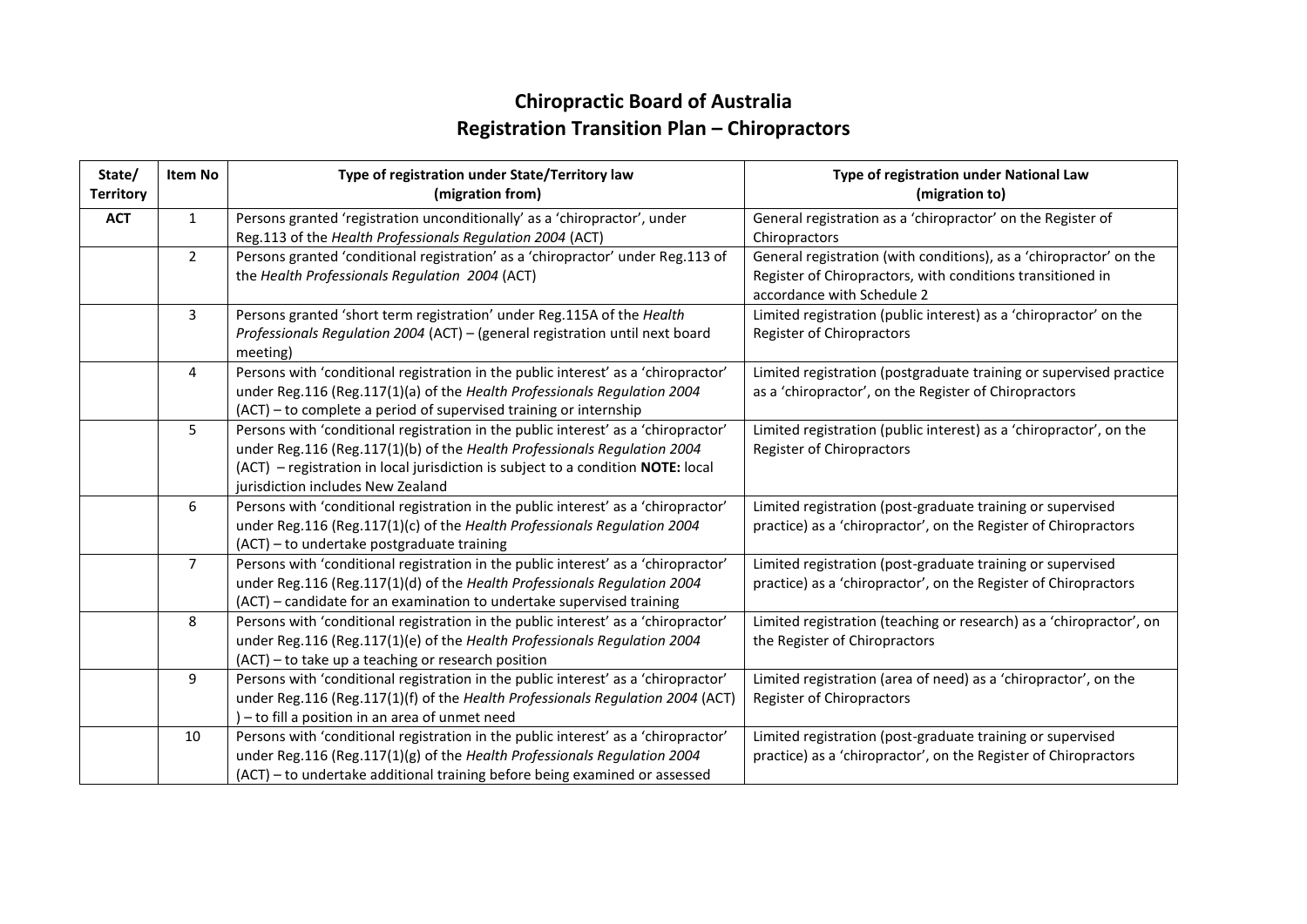| State/<br><b>Territory</b> | Item No | Type of registration under State/Territory law<br>(migration from)                                                                                                                                                                          | Type of registration under National Law<br>(migration to)                                                                                                      |
|----------------------------|---------|---------------------------------------------------------------------------------------------------------------------------------------------------------------------------------------------------------------------------------------------|----------------------------------------------------------------------------------------------------------------------------------------------------------------|
|                            | 11      | Persons with 'conditional registration in the public interest' as a 'chiropractor'<br>under Reg.116 (Reg.117(1)(h) of the Health Professionals Regulation 2004<br>(ACT) - limited competence & registration required in the public interest | Limited registration (public interest) as a 'chiropractor', on the<br>Register of Chiropractors                                                                |
|                            | 12      | Persons granted 'conditional registration for non-practising' as a 'chiropractor'<br>under Clause 13.7 of Schedule 13 of the Health Professionals Regulation 2004<br>(ACT).                                                                 | Non-practising registration as a 'chiropractor', on the Register of<br>Chiropractors                                                                           |
| <b>NSW</b>                 | 13      | Persons granted 'full registration' as a 'chiropractor' under s.11 Chiropractors<br>Act 2001 (NSW)                                                                                                                                          | General registration as a 'chiropractor', on the Register of<br>Chiropractors                                                                                  |
|                            | 14      | Persons granted 'provisional registration' as a 'chiropractor' under s.12 of the<br>Chiropractors Act 2001 (NSW) - (pending Board's decision or conferral of<br>degree)                                                                     | Limited registration (public interest) as a 'chiropractor', on the<br>Register of Chiropractors                                                                |
|                            | 15      | Chiropractors granted 'temporary registration' as a 'chiropractor' granted<br>under s.13 of the Chiropractors Act 2001 (NSW) to enable persons to carry out<br>educational or research activities                                           | Limited registration (teaching or research) as a 'chiropractor', on<br>the Register of Chiropractors                                                           |
|                            | 16      | Chiropractors granted 'temporary registration' as a 'chiropractor' granted<br>under s.13 of the Chiropractors Act 2001 (NSW) to enable persons to carry out<br>such activities board considers in public interest                           | Limited registration (public interest) as a 'chiropractor', on the<br>Register of Chiropractors                                                                |
| <b>NT</b>                  | 17      | Persons granted 'registration without conditions' under s.27 of the Health<br>Practitioners Act 2004 (NT), in the category of health care practice of<br>'chiropractic' as a 'chiropractor'                                                 | General registration as a 'chiropractor', on the Register of<br>Chiropractors                                                                                  |
|                            | 18      | Persons granted 'registration subject to conditions' under s.27 of the Health<br>Practitioners Act 2004 (NT), in the category of health care practice of<br>'chiropractic' as a 'chiropractor'                                              | General registration (with conditions) as a 'chiropractor', on the<br>Register of Chiropractors, with conditions transitioned in<br>accordance with Schedule 2 |
|                            | 19      | Persons granted 'interim registration' under s.23 of the Health Practitioners<br>Act 2004 (NT), in the category of health care practice of 'chiropractic' as a<br>'chiropractor'                                                            | Limited registration (public interest) as a 'chiropractor', on the<br>Register of Chiropractors                                                                |
| Qld                        | 20      | Persons granted 'general registration' as a 'chiropractor' under s.51<br>Chiropractors Registration Act 2001 (Qld)                                                                                                                          | General registration as a 'chiropractor', on the Register of<br>Chiropractors                                                                                  |
|                            | 21      | Persons granted 'provisional general registration' as a 'chiropractor' under s.60<br>of the Chiropractors Registration Act 2001 (Qld)                                                                                                       | Limited registration (public interest) as a 'chiropractor', on the<br>Register of Chiropractors                                                                |
|                            | 22      | Persons granted 'special purpose registration' as a 'chiropractor' under<br>s.100(a) of the Chiropractors Registration Act 2001 (Qld), to study or train at<br>postgraduate level                                                           | Limited registration (post-graduate training or supervised<br>practice) as a 'chiropractor', on the Register of Chiropractors                                  |
|                            | 23      | Persons granted 'special purpose registration' as a 'chiropractor' under<br>s.100(b), (c), or (d) of the Chiropractors Registration Act 2001 (Qld), to teach,<br>engage in research or give clinical demonstrations                         | Limited registration (teaching or research) as a 'chiropractor', on<br>the Register of Chiropractors                                                           |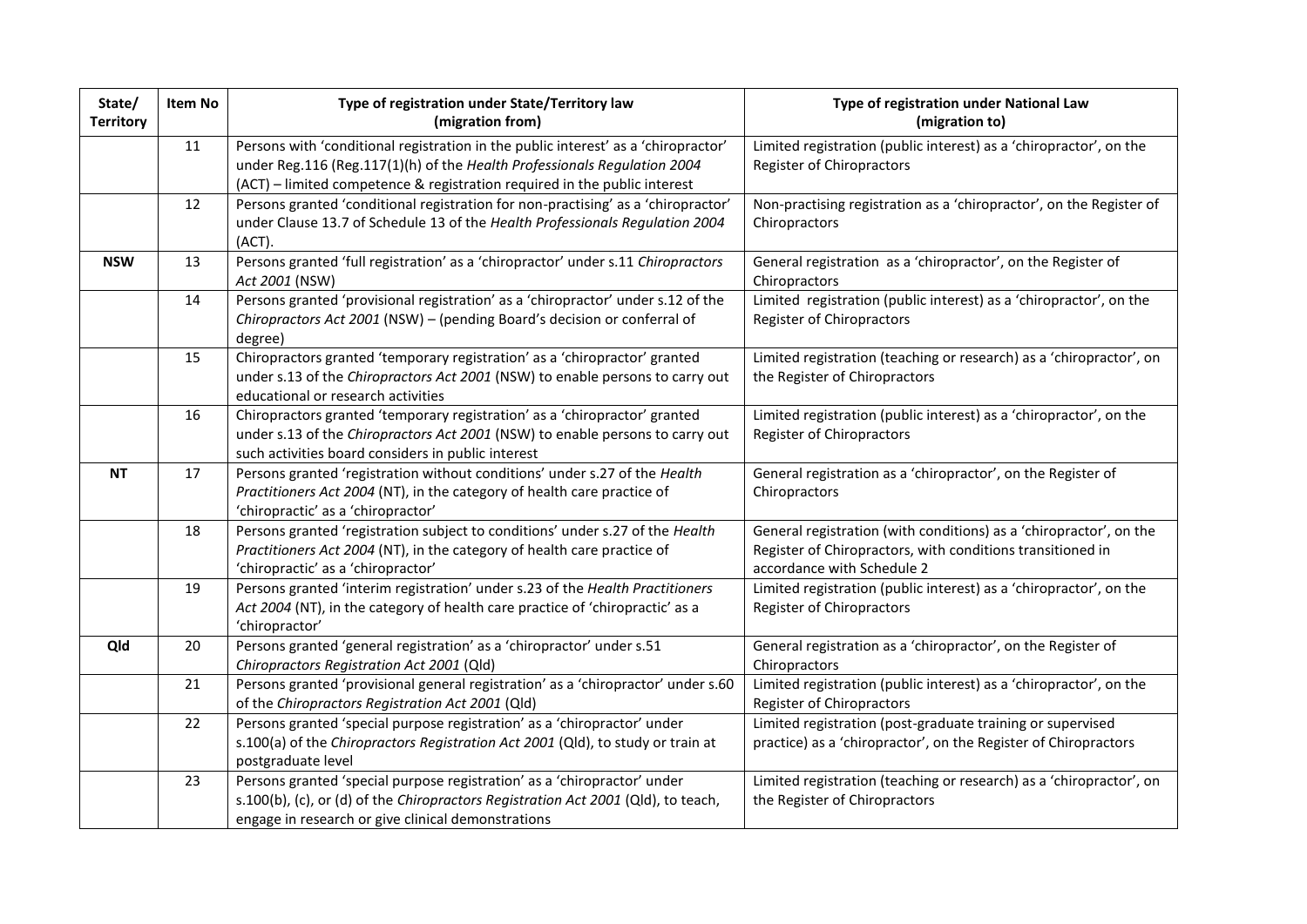| State/<br><b>Territory</b> | Item No | Type of registration under State/Territory law<br>(migration from)                                                                                                                                                                                                                                               | Type of registration under National Law<br>(migration to)                                                                                                     |
|----------------------------|---------|------------------------------------------------------------------------------------------------------------------------------------------------------------------------------------------------------------------------------------------------------------------------------------------------------------------|---------------------------------------------------------------------------------------------------------------------------------------------------------------|
|                            | 24      | Persons granted 'short-term registration' as a 'chiropractor' under s.120AA of                                                                                                                                                                                                                                   | Limited registration (public interest) as a 'chiropractor', on the                                                                                            |
|                            |         | the Chiropractors Registration Act 2001 (Qld)                                                                                                                                                                                                                                                                    | Register of Chiropractors                                                                                                                                     |
|                            | 25      | Persons taken to be a 'general registrant' as a 'chiropractor' under s.208 of the<br>Chiropractors Registration Act 2001 (Qld) during the declaration period of a                                                                                                                                                | Limited registration (public interest) as a 'chiropractor', on the<br>Register of Chiropractors                                                               |
|                            |         | 'declared event' under s.207                                                                                                                                                                                                                                                                                     |                                                                                                                                                               |
| SA                         | 26      | Persons granted 'registration' on the register of chiropractors under s.27(1) of<br>the Chiropractic and Osteopathy Practice Act 2005 (SA)                                                                                                                                                                       | General registration as a 'chiropractor', on the Register of<br>Chiropractors                                                                                 |
|                            | 27      | Persons granted 'provisional registration' on the register of chiropractors<br>under s.29 of the Chiropractic and Osteopathy Practice Act 2005 (SA)                                                                                                                                                              | Limited registration (public interest) as a 'chiropractor', on the<br>Register of Chiropractors                                                               |
|                            | 28      | Persons granted 'limited registration' on the register of chiropractors under<br>s.27(2)(d)(i) of the Chiropractic and Osteopathy Practice Act 2005 (SA) - to do<br>whatever is necessary to become eligible for full registration                                                                               | Limited registration (post-graduate training or supervised<br>practice) as a 'chiropractor', on the Register of Chiropractors                                 |
|                            | 29      | Persons granted 'limited registration' on the register of chiropractors under<br>s.27(2)(d)(ii) of the Chiropractic and Osteopathy Practice Act 2005 (SA) - to<br>teach or do research                                                                                                                           | Limited registration (teaching or research) as a 'chiropractor', on<br>the Register of Chiropractors                                                          |
|                            | 30      | Persons granted 'limited registration' on the register of chiropractors under<br>s.27(2)(d)(ii) of the Chiropractic and Osteopathy Practice Act 2005 (SA) - to<br>undertake study in the State                                                                                                                   | Limited registration (post-graduate training or supervised<br>practice) as a 'chiropractor', on the Register of Chiropractors                                 |
|                            | 31      | Persons granted 'limited registration' on the register of chiropractors under<br>s.27(2)(d)(iii) of the Chiropractic and Osteopathy Practice Act 2005 (SA) - to<br>practise in a part of the State or at a place that the Minister and the Board<br>consider is in urgent need of the services of a chiropractor | Limited registration (area of need) as a 'chiropractor', on the<br>Register of Chiropractors                                                                  |
|                            | 32      | Persons granted 'limited registration' on the register of chiropractors under<br>s.27(2)(e) of the Chiropractic and Osteopathy Practice Act 2005 (SA) -otherwise<br>in the public interest                                                                                                                       | Limited registration (public interest) as a 'chiropractor', on the<br>Register of Chiropractors                                                               |
| <b>Tas</b>                 | 34      | Persons granted 'registration' unconditionally as a 'practitioner' (defined as a<br>chiropractor or osteopath) on the Register of Chiropractors under s.25(2) of<br>the Chiropractors and Osteopaths Registration Act 1997 (Tas)                                                                                 | General registration as a 'chiropractor', on the Register of<br>Chiropractors                                                                                 |
|                            | 35      | Persons granted 'registration' subject to conditions as a 'practitioner' (defined<br>as a chiropractor or osteopath) on the Register of Chiropractors under s.25(2)<br>of the Chiropractors and Osteopaths Registration Act 1997 (Tas)                                                                           | General registration as a 'chiropractor' (with conditions), on the<br>Register of Chiropractors with conditions transitioned in<br>accordance with Schedule 2 |
|                            | 36      | Persons granted 'interim registration' as a 'practitioner' on the Register of<br>Chiropractors, under s.22 of the Chiropractors and Osteopaths Registration Act<br>1997 (Tas)                                                                                                                                    | Limited registration (public interest) as a 'chiropractor', on the<br>Register of Chiropractors                                                               |
| Vic                        | 37      | Persons granted 'general registration' as a 'chiropractor' on the Register of<br>Chiropractors under s.6 of the Health Professions Registration Act 2005 (Vic)                                                                                                                                                   | General registration as a 'chiropractor', on the Register of<br>Chiropractors                                                                                 |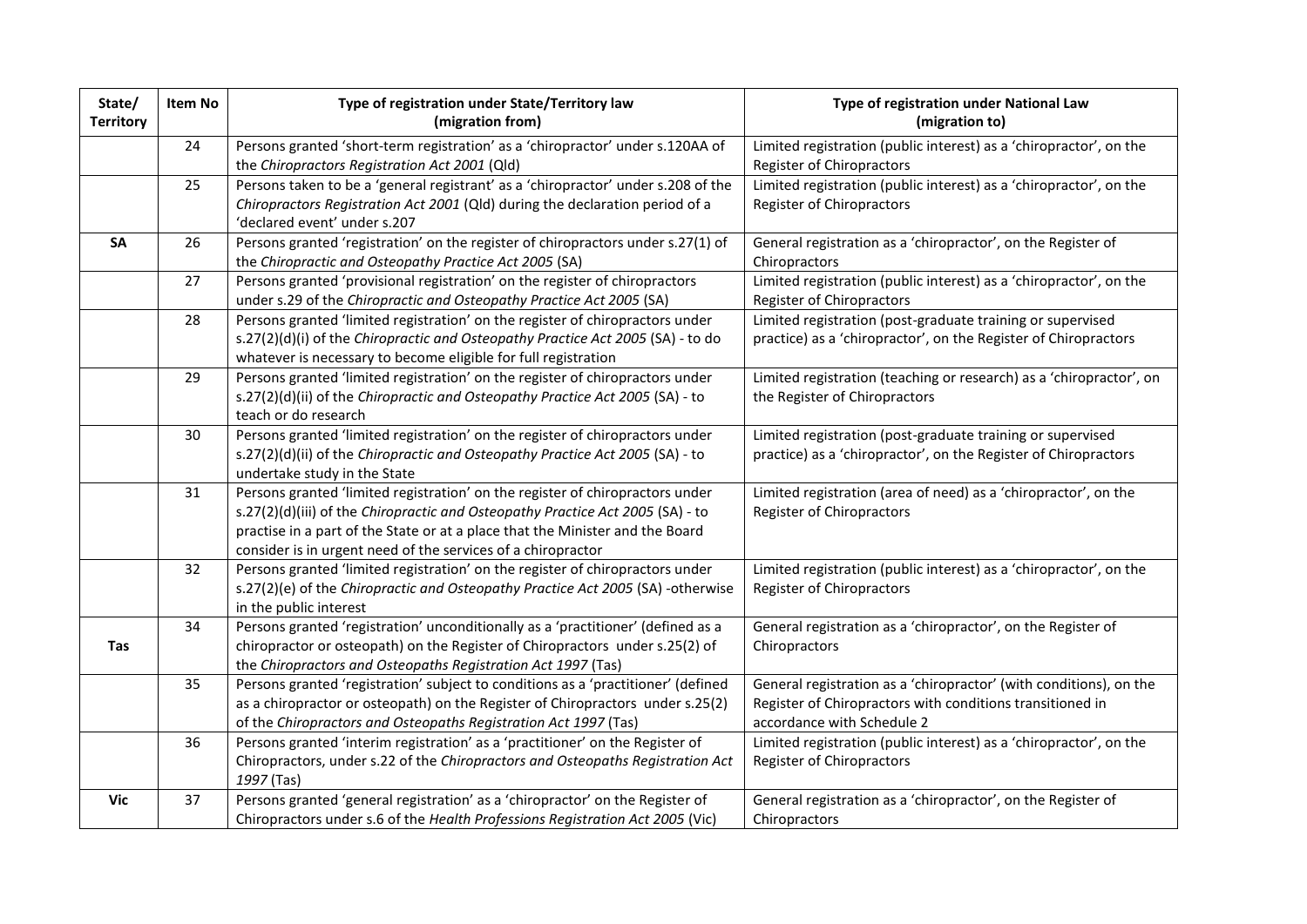| State/<br><b>Territory</b> | <b>Item No</b> | Type of registration under State/Territory law<br>(migration from)                                                                                                                                                                                       | Type of registration under National Law<br>(migration to)                                                                                                                                 |
|----------------------------|----------------|----------------------------------------------------------------------------------------------------------------------------------------------------------------------------------------------------------------------------------------------------------|-------------------------------------------------------------------------------------------------------------------------------------------------------------------------------------------|
|                            | 38             | Persons granted 'specific registration' as a 'chiropractor' on the Register of<br>Chiropractors under s.7(1)(a) of the Health Professions Registration Act 2005<br>(Vic), to fill a teaching or research position                                        | Limited registration (teaching or research) as a 'chiropractor', on<br>the Register of Chiropractors                                                                                      |
|                            | 39             | Persons granted 'specific registration' as a 'chiropractor' on the Register of<br>Chiropractors under s.7(1)(b) of the Health Professions Registration Act 2005<br>(Vic), to enable overseas applicant to exchange practice or provide locum<br>services | Limited registration (public interest) as a 'chiropractor', on the<br>Register of Chiropractors                                                                                           |
|                            | 40             | Persons granted 'specific registration' as a 'chiropractor' on the Register of<br>Chiropractors under s.7(1)(c) of the Health Professions Registration Act 2005<br>(Vic), to meet an identified need                                                     | Limited registration (area of need) as a 'chiropractor', on the<br>Register of Chiropractors                                                                                              |
|                            | 41             | Persons granted 'specific registration' as a 'chiropractor' on the Register of<br>Chiropractors under s.7(1)(d) of the Health Professions Registration Act 2005<br>(Vic), to undertake supervised practice or training or training for examination       | Limited registration (post-graduate teaching or supervised<br>practice) as a 'chiropractor', on the Register of Chiropractors                                                             |
|                            | 42             | Persons granted 'specific registration' as a 'chiropractor' on the Register of<br>Chiropractors under s.7(1)(a) of the Health Professions Registration Act 2005<br>(Vic), to undertake limited practice in public interest                               | Limited registration (public interest) as a 'chiropractor', on the<br>Register of Chiropractors                                                                                           |
|                            | 42A            | Persons granted general registration as a 'chiropractor' under s.6 of the Health<br>Professions Registration Act 2005 (Vic), with an endorsement granted under<br>s.28 as qualified to practise acupuncture                                              | General registration as a 'chiropractor', on the Register of<br>Chiropractors, with an endorsement granted under s.97 as<br>qualified to practise as an acupuncturist                     |
|                            | 42B            | Persons granted specific registration as a 'chiropractor' under s.7 of the Health<br>Professions Registration Act 2005 (Vic), with an endorsement granted under<br>s.28 as qualified to practise acupuncture                                             | Limited registration (whichever applies) as a 'chiropractor', on the<br>Register of Chiropractors, with an endorsement granted under<br>s.97 as qualified to practise as an acupuncturist |
|                            | 43             | Persons granted 'non-practising registration' under s.11 as a 'chiropractor' on<br>the Register of Chiropractors under the Health Professions Registration Act<br>2005 (Vic)                                                                             | Non-practising registration as a 'chiropractor', on the Register of<br>Chiropractors                                                                                                      |
|                            | 44             | Persons granted 'interim registration' under s.10 as a 'chiropractor' on the<br>Register of Chiropractors under the Health Professions Registration Act 2005<br>(Vic)                                                                                    | Limited registration (public interest) as a 'chiropractor', on the<br>Register of Chiropractors                                                                                           |